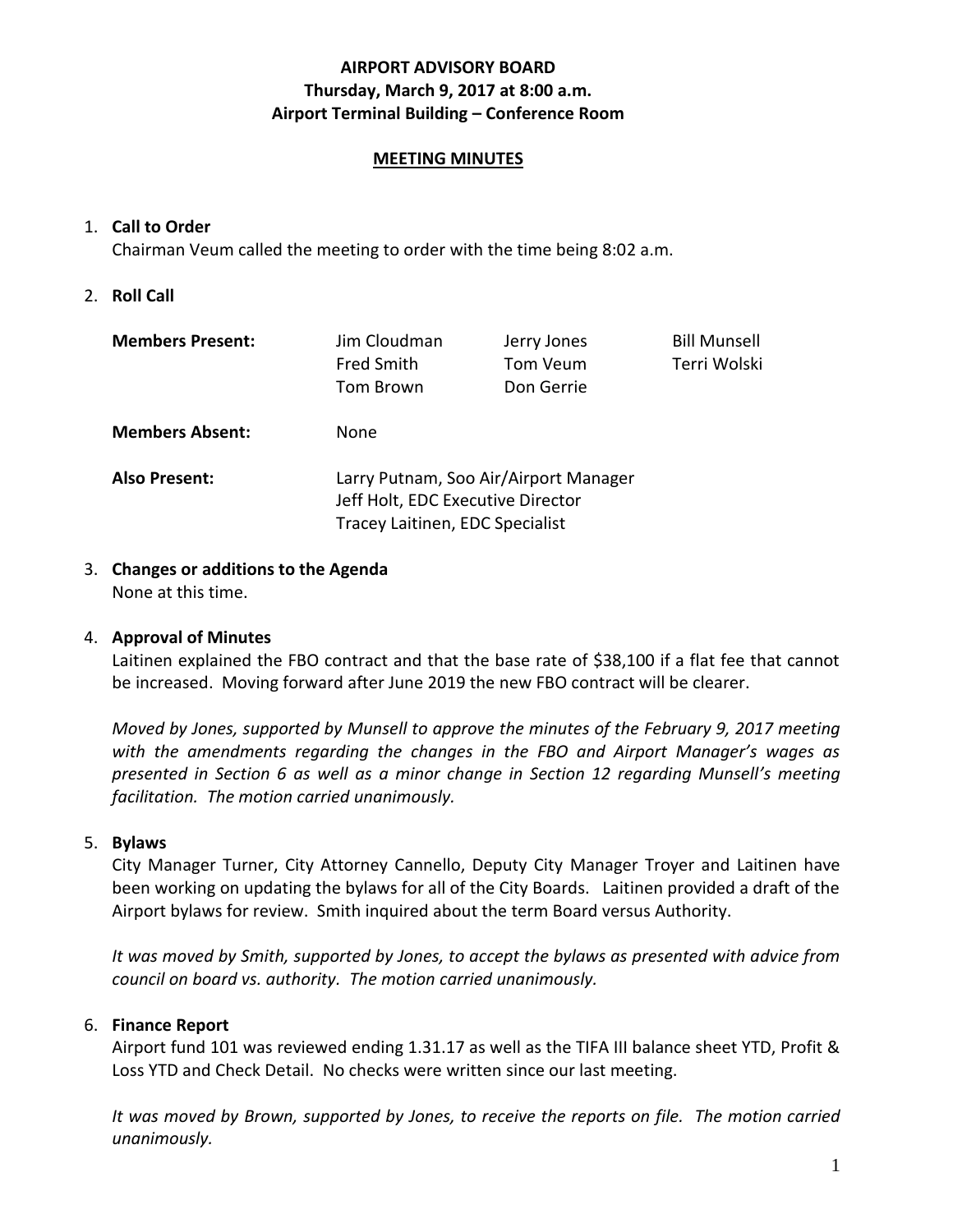### 7. **Report of activities – refer to handout**

Putnam noted that traffic is slow this time this year. Traffic is down 52% from this time last year. 100LL fuel use is down -33% from Feb 2016 as well as Jet A -47%.

### 8. **Old Business.**

### **a. Lighting Improvements**

Laitinen and Putnam had a meeting with Roy Electric yesterday and did a walk through to calculate what the improvements will cost. More information will be presented at our April meeting. Smith would like to see the airport lighting changed over to LEDs. Laitinen is following up on the bidding process with Deputy City Manager Troyer.

### **b. Runway overlay project**

Holt reported on the preconstruction meeting to be held at the terminal on March 23<sup>rd</sup> from 11am to Noon. Brown and Laitinen will work on refreshments and there is extra seating if needed. QoE anticipates 6-10 people plus any City staff and Airport Board attendees. Holt referred to an email received from Clint at QoE as well as Reverman of MDOT AERO regarding the finalization of pay items. This means the job may not go to bid until May 2017.

# **c. 350th City Celebration**

Laitinen did not have any updates from Sault Events on the hot air balloons but noted that she had contacted JoAnne Lussier and Bernie Arbic and that they were working on gathering old photos for the event.

#### **d. Aero-med update**

Holt reported that they are in fact coming to Sanderson Field. There is a signed agreement with War Memorial Hospital to provide services. This will be their  $64<sup>th</sup>$  project site. Tentative building plans are for a 60x60 hangar. Holt has been working with Brown and Putnam on the project. Holt is working on the details as far as land sale vs. lease. Aero-med already has 5 positions listed on their website for staff to operate out of Sault Ste. Marie. These positions will also be listed with MIWorks.

Gerrie inquired about their need for a dedicated helipad and ambulance. Holt replied that ideally they would have a space next to the existing hangar and share the common space.

Brown had a recent phone conversation with Aero-med and they were discussing use of a dolly and tow tractor to move the helicopter. Brown does plan to have them park in the open hangar until their hangar is completed.

Munsell noted that this company covers a large geographic area. Holt also commented on the company's relationship with Mackinac Straits Hospital as well as Helen Newberry Joy.

Discussion was had on the instrument flight rules with their twin engines and inclement weather.

### 9. **New Business**

None at this time.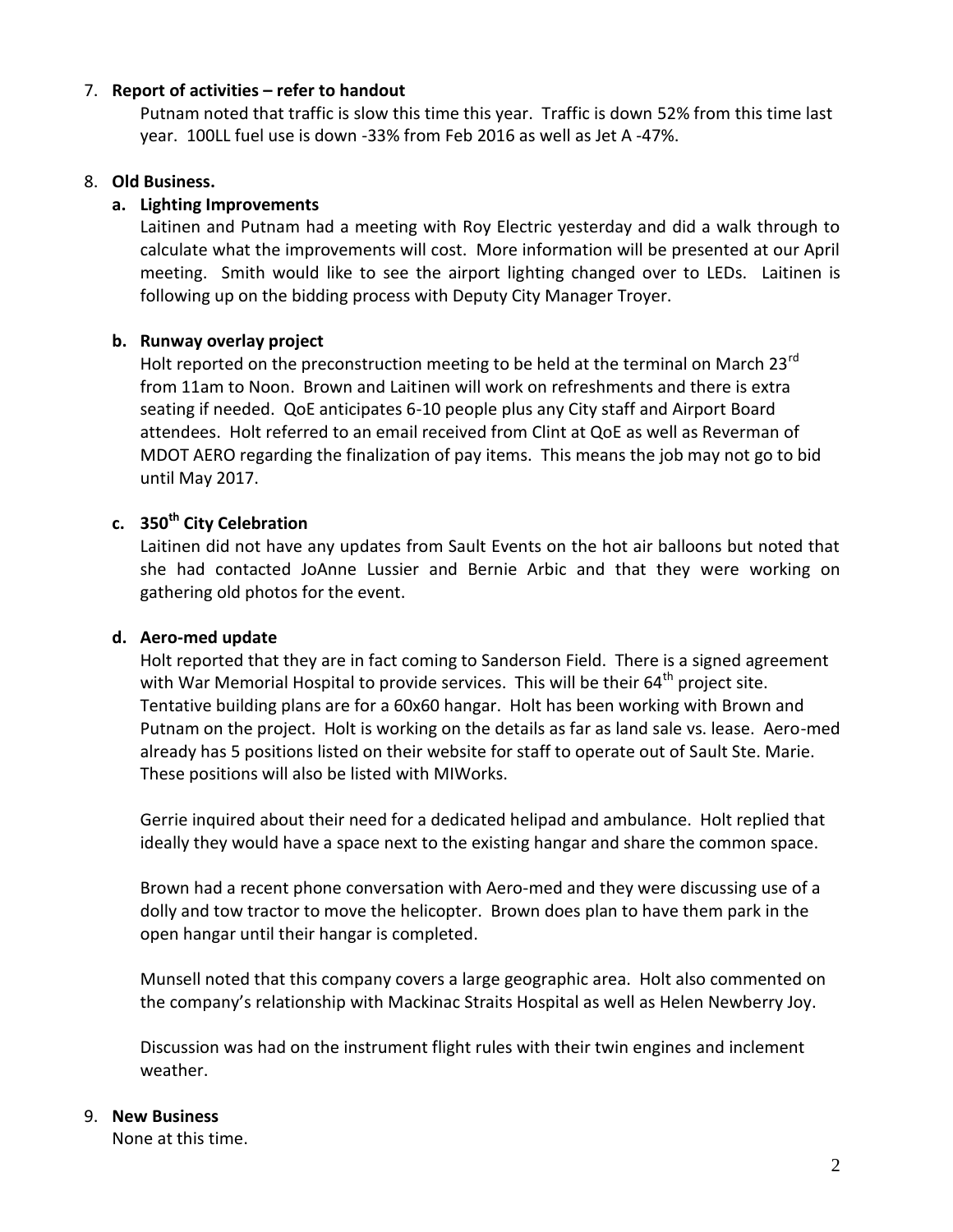### 10**. Status Reports**

LDFA draft minutes were included in the packet. No additional meeting will be scheduled until late October 2017.

TIFA III has not met but a meeting is planned for March 14, 2017 @ 1pm at the Smartzone to review the budget.

ERA has not met but a meeting is planned for Monday, March  $13<sup>th</sup>$  at 9:30am at the Smartzone.

EDC has not met but a meeting is planned for March 14, 2017 @ 12pm at the Smartzone.

### **11. Other Matters**

Smith reported on a serious crack that is forming near the T-hangars where the cement meets the asphalt due to water running off of the roof. Putnam noted that this would not be addressed with the PFC overlay program, but that it would show up on the State report and would then have the potential for funding. Smith and Putnam agreed that either way this needs to be addressed this summer.

Gerrie inquired on Aero-med's use of the facilities during the PFC Overlay and Putnam reported that there would be no issue.

### 12. **Informational Reports**

Gerrie reported on the last two City Commission (CC) meetings. On February 20<sup>th</sup> there was a Public Hearing to renew the Principal Shopping District and proposed commercial fencing regulations. The CC adopted goals for the 2017-18 fiscal year which included sidewalk snow removal, divesting City-owned properties, economic gardening, redevelopment of Maloney's Alley, embrace a business-friendly approach, pursue the construction of walkway along the Power Canal just to name a few. The full plan can be found on the City's website at [www.SaultCity.com](http://www.saultcity.com/). Munsell supported Gerrie's feedback on a positive goal setting session.

Gerrie updated the board on the change in polling locations from elementary schools, noting that the Smartzone and St. Joseph's O'Callaghan Hall will be the May, August and November voting locations.

Gerrie noted that the CC supported the authorization to apply for a Rural Development Fund Grant for the Power Canal Trail.

Gerrie wrapped up the Feb  $20<sup>th</sup>$  meeting welcoming a new Fire Chief, Scott LaBonte.

Moving onto the March  $6<sup>th</sup>$  CC meeting; Gerrie noted the awards that were given out for exemplary service including the Augusta Hursley Seal Award to the Island Trail Committee of which Tom Brown is part of. Then the Edna Young's award went to Becky Bottrell for her support of the City Wide clean up and finally the WFG Bud Weber Citizenship Award to Denny Doughtery for his continued volunteerism. Special orders of business were the Public Hearing on the Renewal of the Principal Shopping District, non-residential fencing, and the first reading